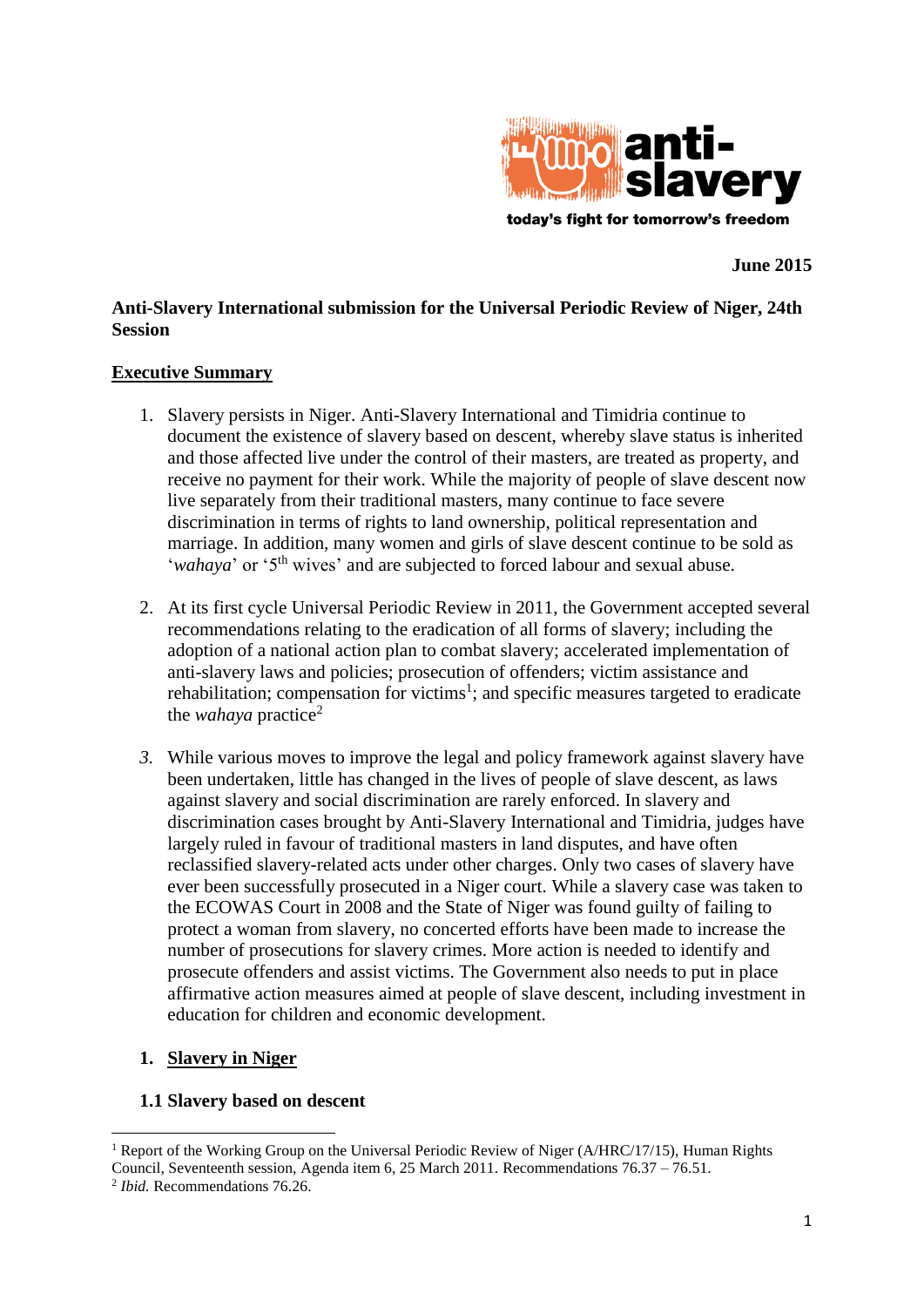- 4. Slavery based on descent remains deeply embedded in Niger. It exists across the country, both in rural and urban areas, and is practised predominantly by the Tuareg, Maure, Zarma, Songhai and Peulh (also known as Pulaar or Fulani) ethnic groups.
- 5. Under this system, slave status is inherited at birth, and passed through the generations. Those who are born into slavery are forced to work without pay for their so-called masters throughout their lives, primarily herding cattle, working on farmland or performing domestic work. They are denied fundamental rights and their masters exercise powers of ownership over them. Slaves are inherited, and may be given as gifts or have their children taken away from them at an early age.
- 6. People living in slavery are subjected to verbal, physical and, in the case of women and girls, sexual abuse. Girls are vulnerable to rape by men in the household and can be forced into informal marriages at a young age.
- 7. Masters also consider that they have the right to demand the marriage dowry of their former slaves (which typically consists of a bed, a tent and kitchen utensils). When a person in slavery dies, the master can claim the inheritance, even if the person has children.
- 8. In 2014, the ILO Committee of Experts recalled that "the issue of slavery in Niger, which exists in a number of communities where the status of slave continues to be transmitted by birth to persons from certain ethnic groups, has been the subject of its comments for many years."<sup>3</sup>

## **1.2 The '***wahaya***' or '5th wife' practice**

- 9. Another form of slavery still practised in Niger is the '*wahaya*' or '5th wife' practice, which is mainly practised in the Tahoua region, and entails the purchase of a woman or a girl under the guise of 'marriage'. A *wahaya* is a woman or girl of slave status who is sold as a ' $5^{\text{th}}$ ' or 'additional' wife (in addition to the four wives permitted by Islam). No actual marriage takes place and a *wahaya* has none of the legal rights of a wife. A *wahaya* is treated solely as property; forced to work for her 'master' and his family, and sexually exploited.
- 10. Anti-Slavery International and Timidria documented the routine selling of girls from the black Tuareg ethnic group by their Tuareg 'masters' to wealthy men from the Hausa ethnic group in Northern Nigeria. Typically sold for between US\$330 and US\$660 euros, 43 per cent of the girls interviewed were sold between the ages of 9 and 11 years old, and 83 per cent were sold before the age of  $15<sup>4</sup>$ . It is common for the 'master' to force sexual relations with the girls as soon as they reach puberty. *Wahayu*  are forced to work without pay, never allowed to leave the family's home apart from to work in their master's fields or take livestock to pasture. *Wahayu* not only face regular rape and physical abuse from their master, but are constantly mistreated by the

**<sup>.</sup>** <sup>3</sup> ILO Committee of Experts on the Application of Conventions and Recommendations, Individual Observation concerning Forced Labour Convention, 1930 (no.29), Niger, Published 2014

<sup>4</sup>Galy Kadir Abdelkader and Moussa Zangaou, *Wahaya: Domestic and sexual slavery in Niger,* Anti-Slavery International and Association Timidria, November 2011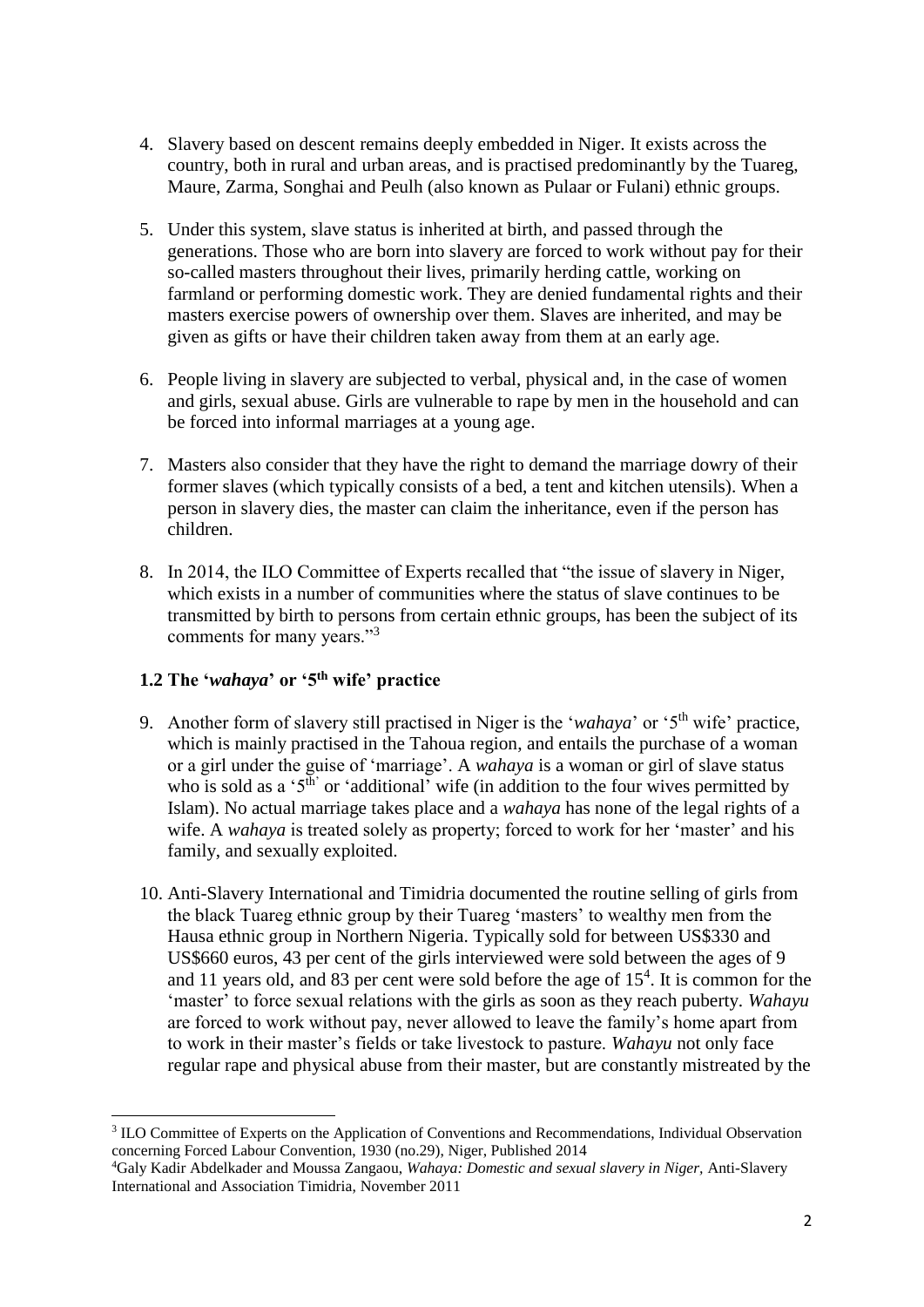legitimate wives, who view *wahayu* and any children they bear as competition to their own interests.

11. In November 2014, the UN Special Rapporteur on contemporary forms of slavery, including its causes and consequences, Ms. Urmila Bhoola, (the Special Rapporteur on contemporary forms of slavery) conducted a country visit to Niger and visited villages where '*wahayu*' who fled from this form of their slavery now live. The Special Rapporteur received information that "the sale of girls into sexual slavery continues to exist and these are procured mainly for members of the Nigerian elite, particularly in Birni N'Konni and its surrounding areas."<sup>5</sup>

#### **1.3 Stigmatisation and discrimination against people of slave descent**

- 12. As noted by the Special Rapporteur on contemporary forms of slavery, people considered to be of slave descent face ongoing stigmatisation and discrimination, including in terms of land ownership and marriage.<sup>6</sup>
- 13. Masters consider that they own their slaves, so even when former slaves have lived separately from their masters for many years, the master will assume the right to approve their marriage or inherit their property. They are treated as inferior and often have limited opportunities for education and employment. Many slaves are also not on the electoral roll and are therefore not entitled to vote, let alone stand for office. This political exclusion enables those in power to maintain the status quo.
- 14. The Special Rapporteur on contemporary forms of slavery emphasised that education and socio-economic empowerment of people of slave descent should be a priority for the government. The Special Rapporteur also called on the government to establish a special compensation fund for all victims of slavery and slavery-like practices in order to ensure their economic autonomy and reintegration into society.<sup>7</sup>

## **2. The Government response – legal and policy framework**

1

15. There is a legal framework prohibiting slavery in Niger. Law No. 2003-25 criminalised slavery and imposes substantial penalties. Legal standing is granted to associations which have a mandate relating to fighting against "slavery or similar practices", to initiate criminal proceedings against perpetrators. The Constitution of 2010 stipulates in Article 14 that no one shall be subjected to slavery. In 2010 a law was adopted to prevent and fight human trafficking, including trafficking for slavery and slavery-like practices, which led to the creation of the National Coordination Commission and National Agency for Combatting Human Trafficking in 2012. In July 2014 a National Action Plan on Combatting Human Trafficking was adopted. Niger also amended the Labour Code to prohibit forced labour and worst forms of child labour. Law No. 2012-45 of 25 September 2012 updated the Labour Code, which provides further legal protection from slavery-like practices. A National

<sup>5</sup> *End of Mission Statement by Ms. Urmila Bhoola, Special Rapporteur on contemporary forms of slavery, including its causes and consequences, to the Country visit to Niger*  $(11 - 21)$  *November 2014).* <http://www.ohchr.org/EN/NewsEvents/Pages/DisplayNews.aspx?NewsID=15329&LangID=E>

<sup>6</sup> *End of Mission Statement by Ms. Urmila Bhoola, Special Rapporteur on contemporary forms of slavery, including its causes and consequences, to the Country visit to Niger* (11 – 21 November 2014), op.cit 7 *Ibid.*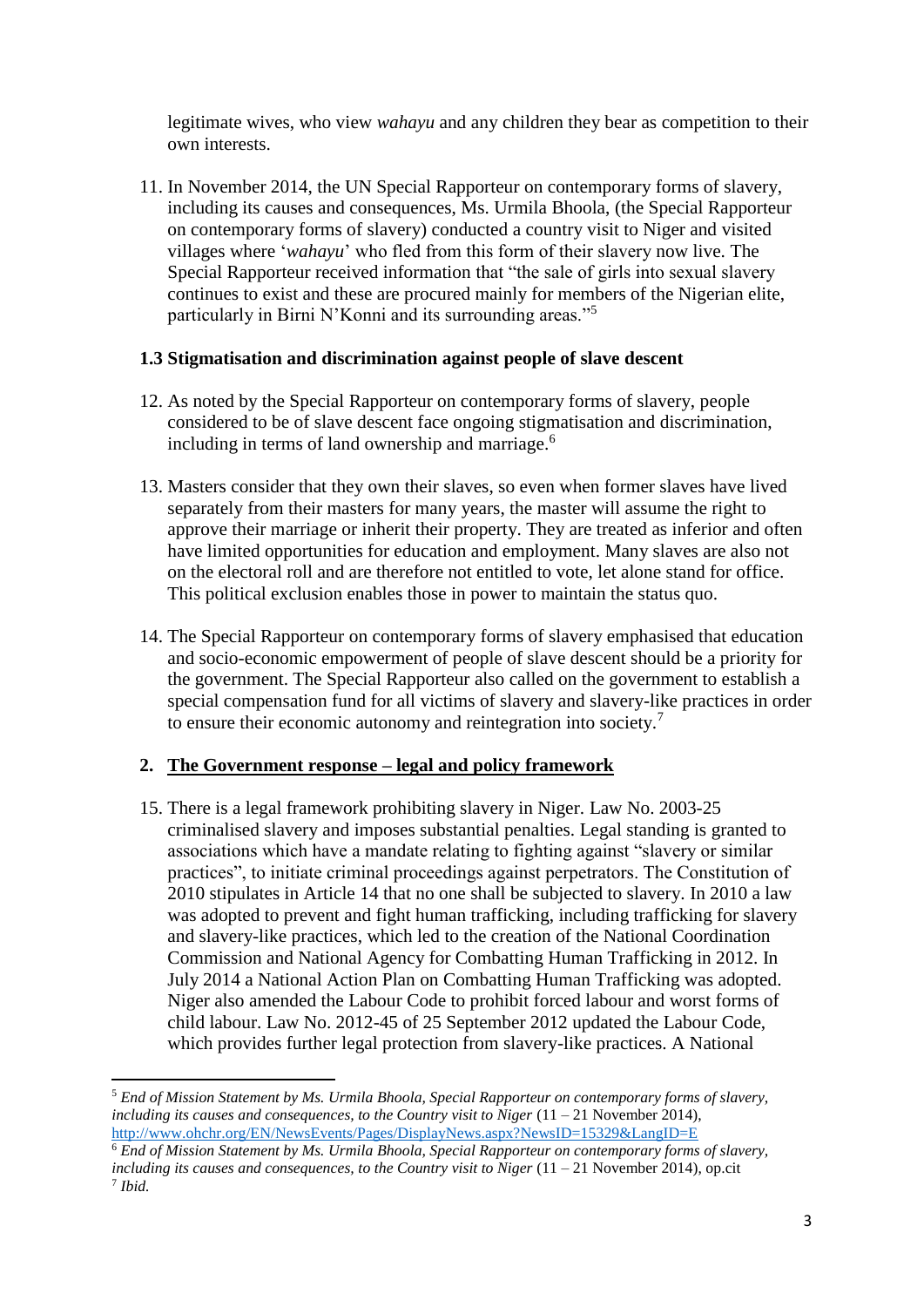Human Rights Commission was established, with slavery eradication as part of its mandate.

- 16. The first ever convictions for the crime of slavery since the passage of the 2003 Anti-Slavery Law took place in 2014. In the *case of Timidria v. Elhadji Jadi Razikou*, Birni N'Konni court (South-West Niger) sentenced the individual to four years imprisonment for the '*wahaya*' (5<sup>th</sup> wife) form of slavery. In the *case of Issibite Wanagoda and family & Timidria v. Tafane Abouzeidi*, a family subjected to slavery and acts of torture had managed to escape in 2004. In 2008, courts ruled that their master was guilty of these crimes and sentenced him to one year in prison and a fine of 100,000 CFA (£120), as well as damages to the victims. However, he was acquitted on appeal in 2009. A lengthy appeal process then ensued and the original verdict of a slavery crime was finally upheld in May 2014.
- 17. In 2008 the Economic Community of West African States (ECOWAS) Community Court ruled that the State of Niger had failed to protect Hadijatou Mani from slavery (*case of Hadijatou Mani Koraou v. The Republic of Niger)* and was ordered to pay compensation of 10,000,000 CFA (US\$). Hadijatou had been in slavery as a *'wahaya'* or '5th wife' from the age of 12 when she was sold for 240,000 CFA (US\$) to Elhadj Souleymane Naroua. She carried out domestic and agricultural work without pay and was subjected to regular beatings and rape. She had four children, of whom only two survived. Elhadj Souleymane, who was given a one year prison sentence and a fine of US\$1,000, has yet to be located and arrested. Hadijatou's two children remain with him and in 2015 her custody claim was definitively denied by a court as the children are now both married and considered adults under Niger law.

## **3. Obstacles to the eradication of slavery and slavery-like practices**

- 18. While a legal framework criminalising slavery is in place, the number of prosecutions have been very limited.
- 19. The Special Rapporteur on contemporary forms of slavery noted several key challenges to the eradication of slavery and prosecution of perpetrators. These included gaps in legislation; delays in adopting national action plans and setting up of institutional mechanisms; enforcement and implementation challenges of the legal framework including resource and capacity constraints.<sup>8</sup> Indeed, the Government reported to the International Labour Organisation's Committee of Experts on the Application of Conventions and Recommendations that the National Committee to combat the vestiges of forced labour and discrimination (established 2006) no longer meets due to a lack of resources, and it has been impossible to implement the action plan adopted by that Committee in 2007.<sup>9</sup>
- 20. In addition, the coexistence of national law and customary law presents obstacles in the ability of those of slave descent to access remedies, as customary law appears to discriminate against people of slave descent, for example in rulings on land ownership.

**.** 

<sup>8</sup> *End of Mission Statement by Ms. Urmila Bhoola, Special Rapporteur on contemporary forms of slavery, including its causes and consequences, to the Country visit to Niger* (11 – 21 November 2014), op cit 9 ILO Committee of Experts on the Application of Conventions and Recommendations, Individual Observation concerning Forced Labour Convention, 1930 (no.29), Niger, Published 2014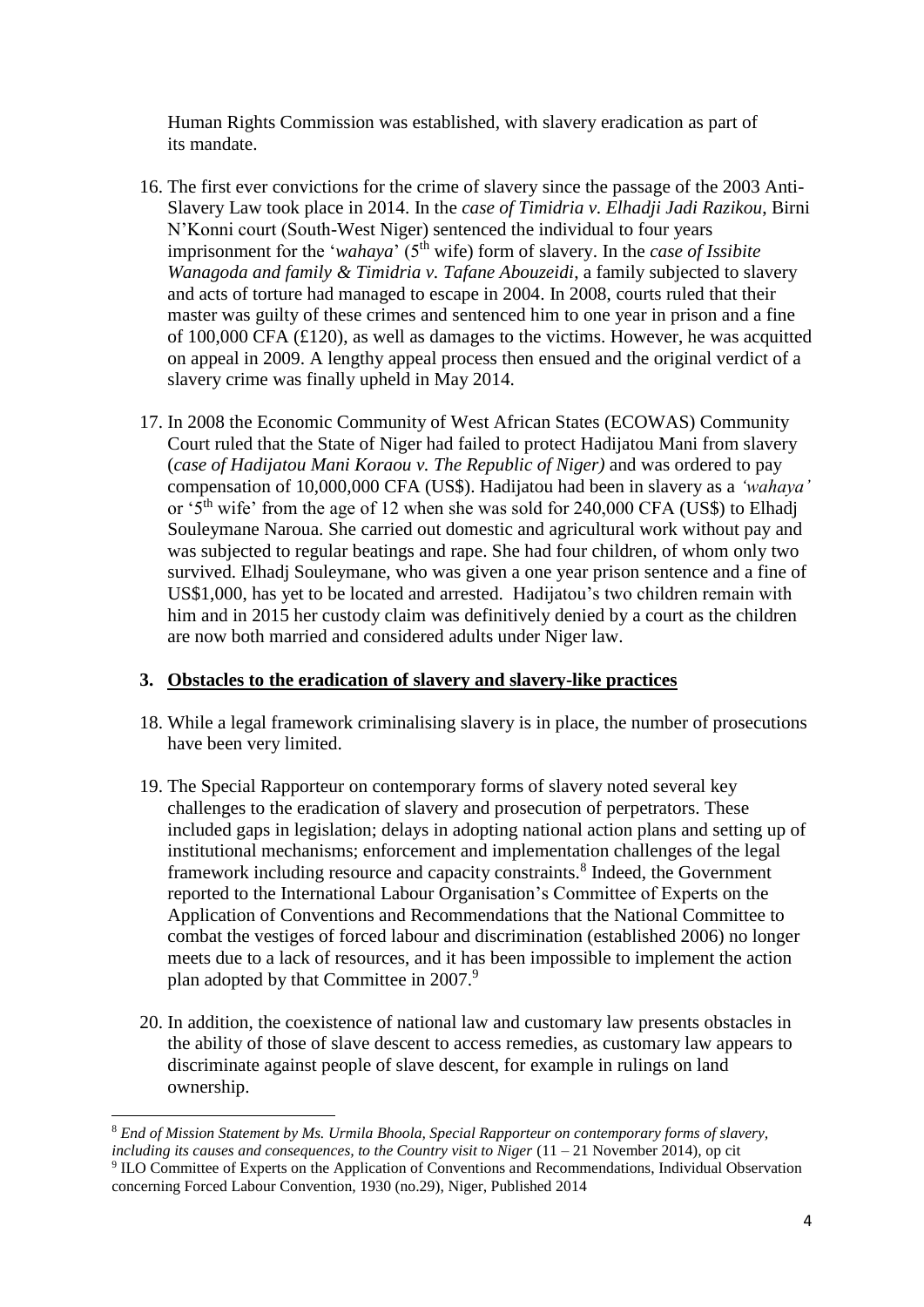- 21. The Special Rapporteur on contemporary forms of slavery observed that attempts to effectively eradicate slavery and slavery-like practices were also constrained by a number of factors, including endemic poverty, food insecurity, high rates of population growth, and high levels of illiteracy. She concluded that poverty eradication, rule of law and good governance, education and socio-economic empowerment, and overcoming discrimination based on social origin are key to the eradication of slavery.
- 22. Anti-Slavery International considers that access to education for communities of slave descent is crucial to break the vicious cycle of dependency and slavery between the slave-owning 'masters' and communities of former slaves.

#### **4. Recommendations to the Government of Niger:**

- Fully implement the recommendations of the UN Special Rapporteur on contemporary forms of slavery, its causes and consequences, Ms Urmila Bhoola<sup>10</sup>, including to:
	- o Conduct continued training of judicial and law enforcement officers on effective enforcement of anti-slavery laws, including on upholding civil law where there are conflicting provisions in customary law.
	- o Undertake sustainable awareness-raising about the legislation, including by translating the anti-slavery texts, already in a compendium, into national languages in order to reach out to people.
	- o Conduct a study on the prevalence of slavery and slavery-like practices in order to be able to develop targeted programmes aimed at eradicating specific practices and assisting all victims of slavery and slavery-like practices, including through the foreseen special compensation fund.
	- o Ensure centralisation of slavery cases and effective case management within the judiciary to allow information sharing.
	- o Increase access to justice for victims including the provision of state funded legal aid and victim support.
	- o Ensure socio-economic empowerment of people of slave descent through skills development and assistance with alternative livelihoods. Human rights and gender based perspectives need to be part of all poverty reduction and development programmes and strategies and the specific situation of those most vulnerable, including people of slave descent, needs to be taken into account.
	- o Ensure quality public education and facilities and implementing compulsory primary schooling particularly for girls, as well as addressing the disrupted schooling of nomadic children and education of children from poverty stricken areas and children of slave descent.
	- o Strengthen enforcement of labour law through promulgating regulations and administrative structures to oversee the legislation. In this context the

1

<sup>&</sup>lt;sup>10</sup> The country report was not available at the time of writing. These recommendations are taken from the End of Mission Statement: *End of Mission Statement by Ms. Urmila Bhoola, Special Rapporteur on contemporary forms of slavery, including its causes and consequences, to the Country visit to Niger (11 – 21 November 2014)*  op cit